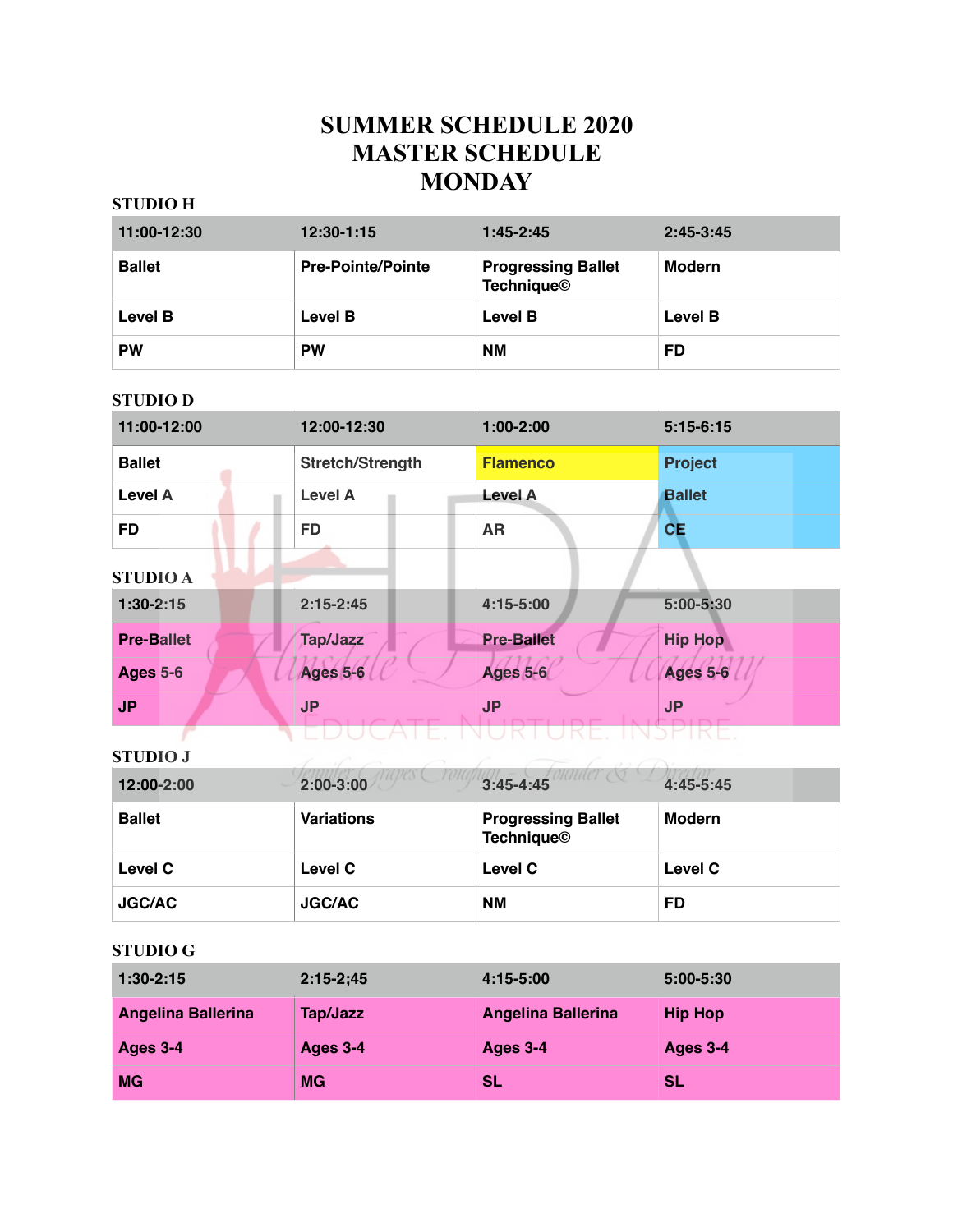## **TUESDAY**

### **STUDIO H**

| 11:00-12:30   | $12:30-1:15$             | $1:45 - 2:45$                            | $2:45 - 3:45$ |
|---------------|--------------------------|------------------------------------------|---------------|
| <b>Ballet</b> | <b>Pre-Pointe/Pointe</b> | <b>Progressing Ballet</b><br>Technique © | Contemporary  |
| Level B       | <b>Level B</b>           | <b>Level B</b>                           | Level B       |
| JW            | <b>JW</b>                | <b>NM</b>                                | JW            |

### **STUDIO D**

| 11:00-12:00    | 12:00-12:30             | $1:00-2:00$        | $6:30 - 7:30$ | $7:30-8:15$   |
|----------------|-------------------------|--------------------|---------------|---------------|
| <b>Ballet</b>  | <b>Stretch/Strength</b> | Jazz/Hip Hop       | <b>Ballet</b> | <b>Pointe</b> |
| <b>Level A</b> | <b>Level A</b>          | Level A            | <b>Adult</b>  | <b>Adult</b>  |
| <b>PW</b>      | <b>PW</b>               | <b>CE. JP 8/14</b> | <b>JW</b>     | <b>JW</b>     |

# **STUDIO A**

| <b>STUDIO A</b>                                                        |  |
|------------------------------------------------------------------------|--|
| 4:00-6:00                                                              |  |
| Dance Explosion Camp, Pom & Cheer Camp, Musical<br><b>Theater Camp</b> |  |
| <b>Ages 12 &amp; Up</b>                                                |  |
| JP                                                                     |  |
| <b>STUDIO J</b>                                                        |  |

| $9:00 - 11:00$                                                                      | 12:00-2:00                | $2:00-3:00$                      | $3:45 - 4:45$                                      | $4:45-5:45$  |
|-------------------------------------------------------------------------------------|---------------------------|----------------------------------|----------------------------------------------------|--------------|
| <b>Dance Explosion</b><br>Camp, Pom & Cheer<br>Camp, Musical<br><b>Theater Camp</b> | <b>Ballet</b><br>omiter i | <b>Pointe</b><br>roughan<br>CS ( | <b>Progressing</b><br><b>Ballet</b><br>Technique © | Contemporary |
| <b>Ages 7-11</b>                                                                    | Level C                   | Level C                          | Level C                                            | Level C      |
| J <sub>P</sub>                                                                      | <b>FD</b>                 | <b>JGC/AC</b>                    | <b>NM</b>                                          | <b>JW</b>    |

| 9:30-11:30                                                  |  |
|-------------------------------------------------------------|--|
| Animal Kingdom Camp, Camp de Paris, Glitz & Glamour<br>Camp |  |
| <b>Age 3-6</b>                                              |  |
| <b>MP/KP (WEEK 1 ONLY) AP, MG</b>                           |  |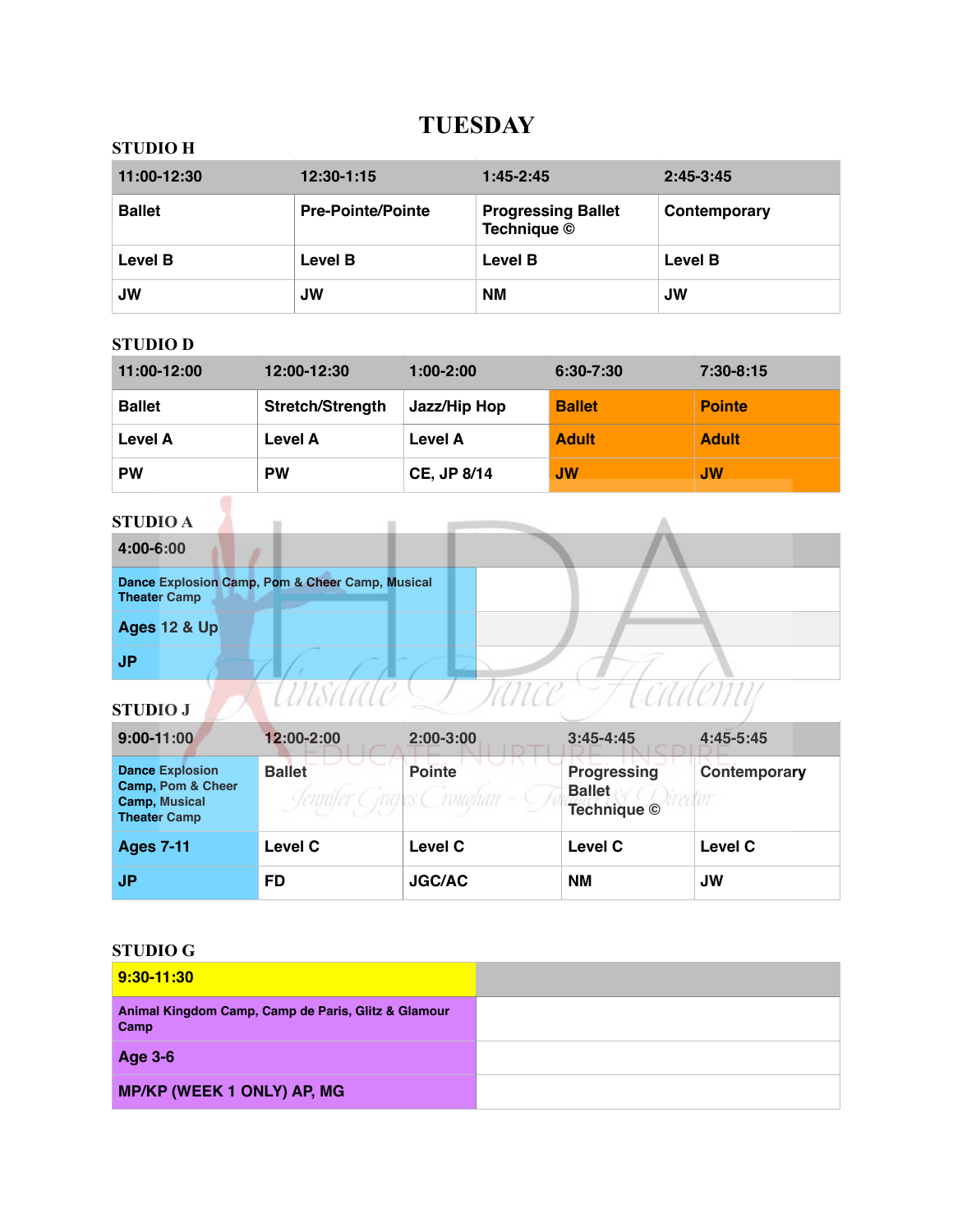## **WEDNESDAY**

### **STUDIO H**

| 11:00-12:30   | $12:30-1:15$             | $1:45 - 2:45$   | $2:45-3:45$    |
|---------------|--------------------------|-----------------|----------------|
| <b>Ballet</b> | <b>Pre-Pointe/Pointe</b> | <b>Flamenco</b> | Modern         |
| Level B       | Level B                  | Level B         | <b>Level B</b> |
| FD            | FD                       | AR              | FD             |

### **STUDIO D**

| 11:00-12:00    | 12:00-12:30             | $1:00-2:00$ |
|----------------|-------------------------|-------------|
| <b>Ballet</b>  | <b>Strength/Stretch</b> | Modern      |
| <b>Level A</b> | Level A                 | Level A     |
| <b>JW</b>      | <b>JW</b>               | <b>JW</b>   |

| <b>STUDIO A</b> |                                                                        |
|-----------------|------------------------------------------------------------------------|
| $9:00 - 9:30$   | 4:00-6:00                                                              |
| Mommy & Me      | Dance Explosion Camp, Pom & Cheer Camp, Musical<br><b>Theater Camp</b> |
| <b>Ages 0-2</b> | <b>Ages 12 &amp; up</b>                                                |
| <b>MG</b>       | JP                                                                     |
| <b>STUDIO J</b> |                                                                        |

| $9:00 - 11:00$                                                                      | 12:00-2:00                  | 2:00-3:00                      | $3:45 - 4:45$               | 4:45-5:45     |
|-------------------------------------------------------------------------------------|-----------------------------|--------------------------------|-----------------------------|---------------|
| <b>Dance Explosion</b><br>Camp, Pom & Cheer<br>Camp, Musical<br><b>Theater Camp</b> | <b>Ballet</b><br>งหนน่างๆ เ | <b>Variations</b><br>roughan - | <b>Flamenco</b><br>bunder & | <b>Modern</b> |
| <b>Ages 7-11</b>                                                                    | Level C                     | Level C                        | Level C                     | Level C       |
| <b>JP</b>                                                                           | <b>PW</b>                   | <b>NM</b>                      | <b>AR</b>                   | FD            |

| 9:30-11:30                                                  |  |
|-------------------------------------------------------------|--|
| Animal Kingdom Camp, Camp de Paris, Glitz & Glamour<br>Camp |  |
| <b>Ages 3-6</b>                                             |  |
| <b>MP/KP (WEEK 1 ONLY) AP, MG</b>                           |  |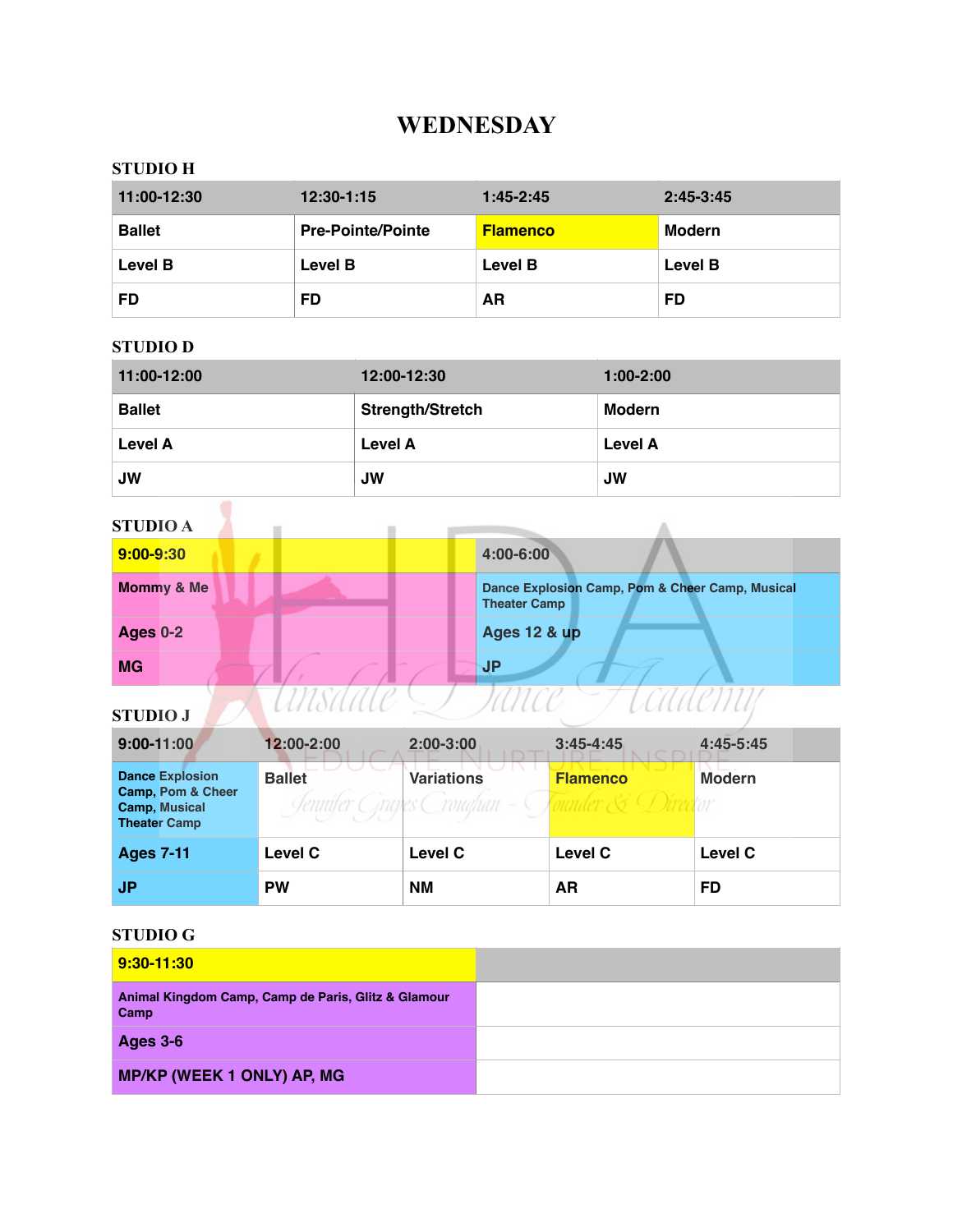### **THURSDAY**

### **STUDIO H**

| 11:00-12:30    | $12:30 - 1:15$           | $1:45-2:45$                                              | $2:45 - 3:45$ | 4:30-5:30                                                             |
|----------------|--------------------------|----------------------------------------------------------|---------------|-----------------------------------------------------------------------|
| <b>Ballet</b>  | <b>Pre-Pointe/Pointe</b> | <b>Progressing</b><br><b>Ballet</b><br><b>Technique©</b> | Jazz          | <b>Level I Evaluation</b><br><b>Prep Class</b><br>(Evaluation on 8/7) |
| <b>Level B</b> | Level B                  | Level B                                                  | Level B       |                                                                       |
| <b>NM</b>      | <b>NM</b>                | <b>NM</b>                                                | JP            | <b>PW</b>                                                             |

#### **STUDIO D**

| 6:30-7:30     |  |
|---------------|--|
| <b>Ballet</b> |  |
| <b>Adult</b>  |  |
| <b>PW</b>     |  |

# **STUDIO A**

| <b>STUDIO A</b>                |                                                                                                   |
|--------------------------------|---------------------------------------------------------------------------------------------------|
| 9:30-10:00                     | 4:00-6:00                                                                                         |
| <b>Mommy and Me</b><br>$0 - 2$ | Dance Explosion Camp, Pom & Cheer Camp, Musical<br><b>Theater Camp</b><br><b>Ages 12 &amp; up</b> |
| <b>MG</b>                      | <b>JP</b>                                                                                         |
| <b>STUDIO J</b>                | CAAPMI                                                                                            |

| $9:00 - 11:00$                                                                             | 12:00-2:00     | $2:00-3:00$                                   | $3:45 - 4:45$                                                              | $4:45-5:45$  |
|--------------------------------------------------------------------------------------------|----------------|-----------------------------------------------|----------------------------------------------------------------------------|--------------|
| <b>Dance Explosion</b><br>Camp, Pom & Cheer<br><b>Camp, Musical</b><br><b>Theater Camp</b> | <b>Ballet</b>  | <b>Pointe</b><br>Sennifer Grapes Croughan - ( | <b>Progressing Ballet</b><br>Technique <sup>©</sup><br>( <i>I</i> ) iredor | Contemporary |
| <b>Ages 7-10</b>                                                                           | <b>Level C</b> | <b>Level C</b>                                | Level C                                                                    | Level C      |
| <b>JP</b>                                                                                  | <b>PW</b>      | <b>JW</b>                                     | <b>NM</b>                                                                  | <b>JW</b>    |

| 9:30-11:30                                                  |  |
|-------------------------------------------------------------|--|
| Animal Kingdom Camp, Camp de Paris, Glitz & Glamour<br>Camp |  |
| <b>Ages 3-6</b>                                             |  |
| <b>MP/KP (WEEK 1 ONLY) AP, MG</b>                           |  |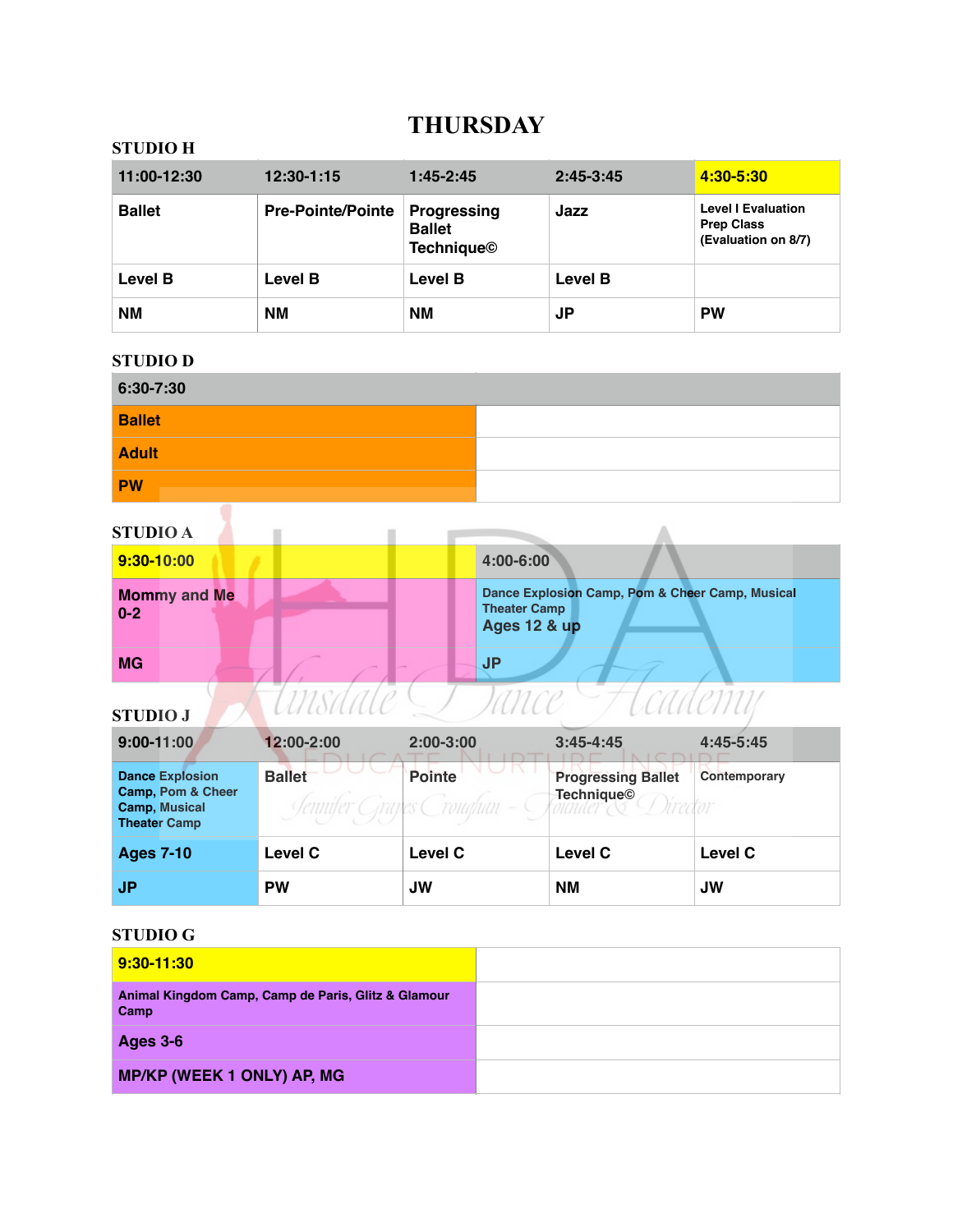### **FRIDAY**

### **STUDIO H**

| 12:00-2:00     | $2:00-3:00$   | $3:45 - 4:45$                                  | $4:45-5:45$  | $5:45-6:45$        |
|----------------|---------------|------------------------------------------------|--------------|--------------------|
| <b>Ballet</b>  | <b>Pointe</b> | <b>Progressing Ballet</b><br><b>Technique©</b> | Jazz/Hip Hop | <b>COMPOSITION</b> |
| <b>Level C</b> | Level C       | Level C                                        | Level C      | Level C            |
| <b>NM</b>      | <b>NM</b>     | <b>NM</b>                                      | RB, CE, CE   | <b>CE</b>          |

### **STUDIO D**



**NM**

**ADULT**

| 11:30-6:00 |  |
|------------|--|
| Open       |  |
|            |  |
|            |  |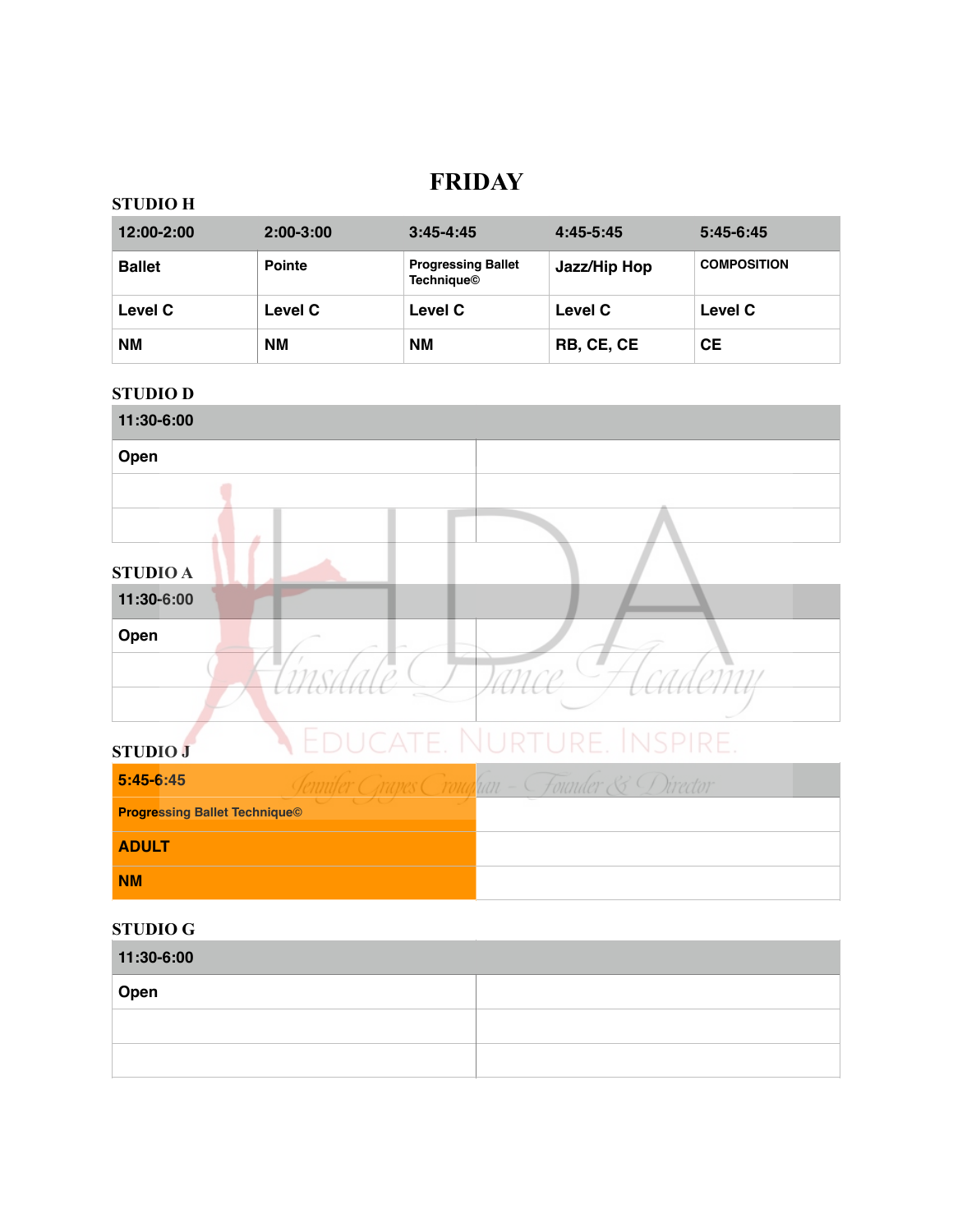#### **COLOR CODE**

### **BLACK- SUMMER INTENSIVE**

#### **ORANGE- ADULT CLASSES**

**PINK- YOUNG CHILDREN'S PROGRAM** 

#### **PURPLE- YCP CAMPS**

#### **BLUE- PROJECT RECREATIONAL PROGRAM**

**TEACHER KEY**  RB- RACHEL BELL AC- ALANA CZERNOBIL FD- FOYE DUBOSE JGC- JENNIFER GRAPES CROUGHAN CE- CHANCE ENNIS MG- MELISSA GRAMANN NM- NICOLE MILLER AP- ANSLEY PIERCE KP- KIMBERLY PROKUP MP- MONICA PROKUP JP- JULIA PONTARELLI PW- PATRICK WILLISON SL- SAMANTHA LYONS AR- ANTONIO ROSARIO SS- SARAH SCHULTZ JW- JULIANNE WLODARSKI

### **DESK SCHEDULE**

**MONDAY**   $10:30-1:30-$  JP 1:30-6:30- PW Founder & Director

#### **TUESDAY**

8:30-2:30- SS 2:30-8:30- FD

### **WEDNESDAY**

8:30-11:00- FD 11:00-4:00- JP 4:00-6:30- PW

#### **THURSDAY**

8:30-2:30- SS 2:30-8:00- FD

### **FRIDAY**

11:30-7:15- FD